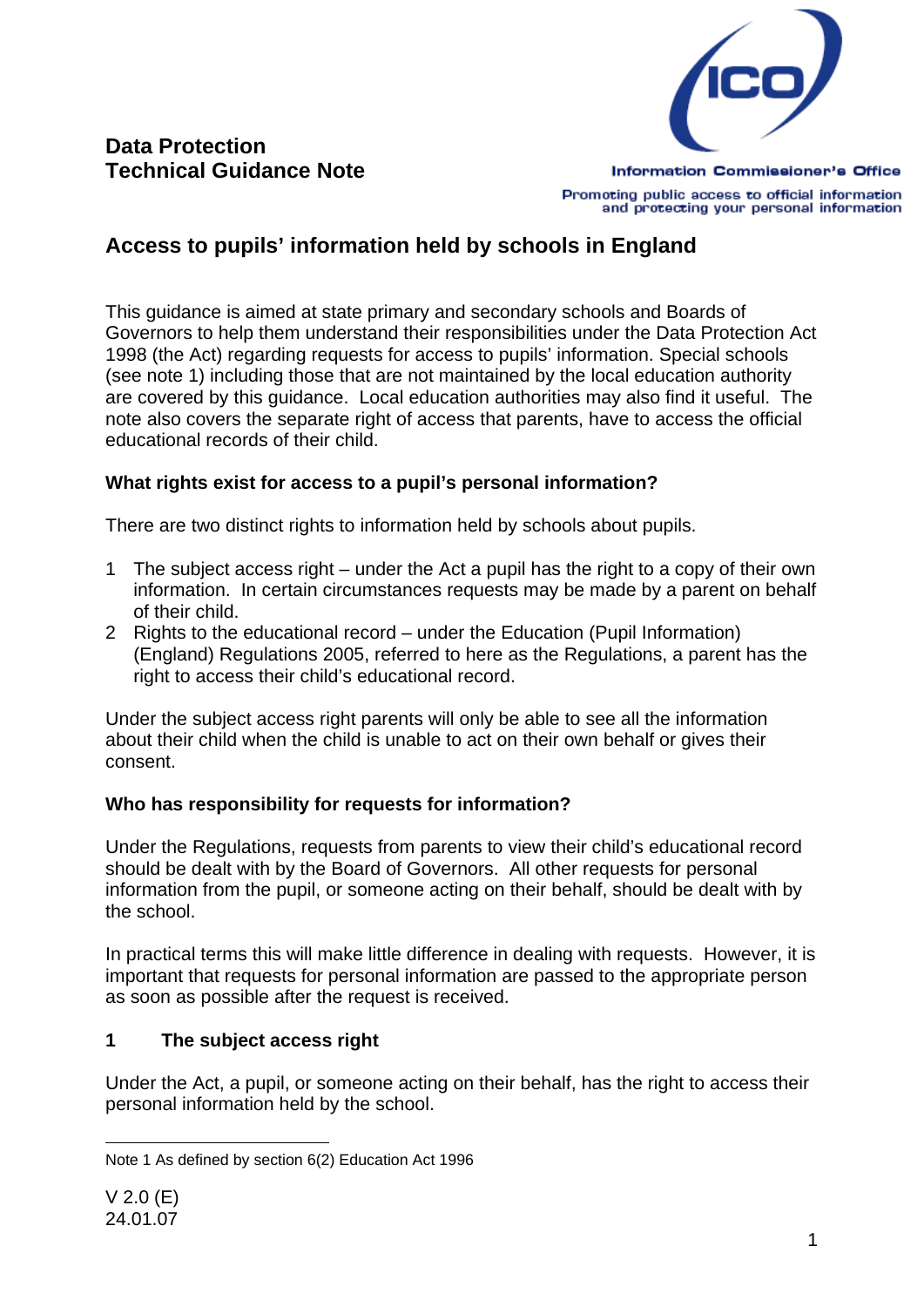This includes:

- information held on computer (or other automated means);
- information held in structured files;
- information in the educational record regardless of the form in which it is held; and
- unstructured information, for example, held in loose correspondence.

It is likely that most pupils' personal information will be held by a school as part of pupils' educational records. These are described in more detail below in the section 'What is an educational record?' However, there is a possibility that some pupil information could fall outside this, for example, information provided by the parent of another child.

Requests should be made in writing and the school is entitled to ask for any further information reasonably required to locate the information and satisfy itself about the identity of the person making the request.

A pupil is also entitled to be told whether or not the personal information they want is held by the school, and to ask what that information is. They will also be entitled to a description of the information, the purposes it is used for, who it is released to, and any information available about the source of the information. The information must be supplied in an intelligible form (so any codes should be explained) and should be in hard copy unless it is not possible to do this or would involve a disproportionate effort, or if the pupil or parent agrees to access the information in another form.

### **At what age can a child make their own subject access request?**

The Act does not specify an age at which a child can make their own request for access to their information. When a request is received from a child for access to their own information, those responsible for responding should take into account whether:

- the child wants their parent (or someone with parental responsibility for them) to be involved in the request; and
- the child properly understands what is involved in making the request and the type of information they will receive.

As a general guide, a child of 12 or older is expected to be mature enough to understand the request they are making. A child may, of course, be mature enough at an earlier age or may lack sufficient maturity until a later age, and so requests should be considered on a case-by-case basis.

#### **When can a parent or other person make a general subject access request on behalf of their child?**

If the child cannot understand the nature of the request, someone with parental responsibility can ask for the information on the child's behalf and receive the response. A child who understands the nature of an access request may ask an adult to act on their behalf. Anyone can appoint an agent in this way and those responsible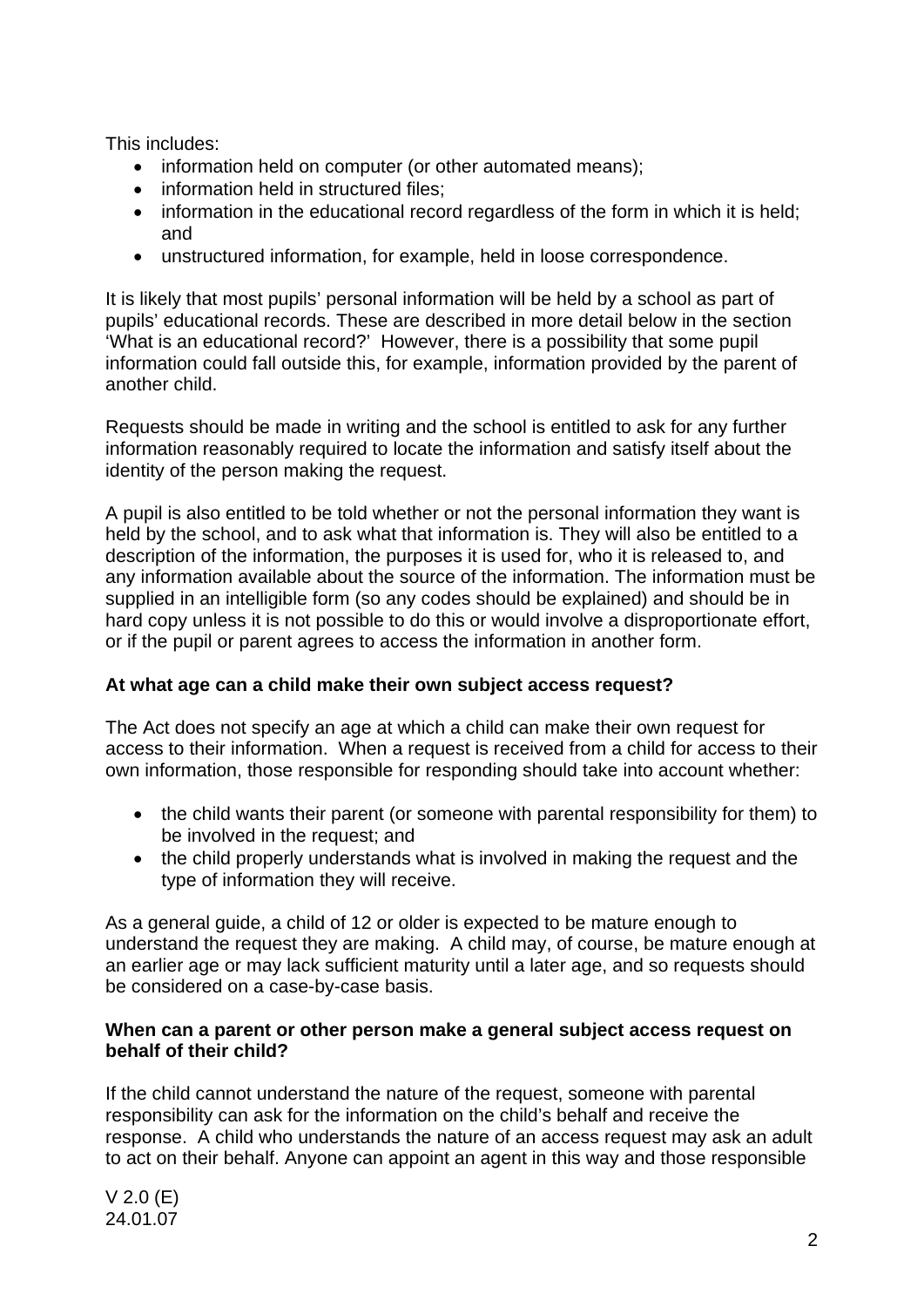for responding should treat the agent's request as though it came from the child. If it is not clear whether an adult has parental responsibility for the child or is acting as their agent, then this should be clarified before responding to the request.

### **What happens if there is information about other individuals in the information requested?**

Where the response includes information about another individual, the request should be considered carefully. There is a duty to consider the rights of the individual making the request and the privacy of any other individuals who may be identified. For advice on how to deal with general subject access requests containing information about [another individual, please see our guidance 'Subject access requests involving other](http://www.ico.gov.uk/upload/documents/library/data_protection/detailed_specialist_guides/dealing_with_subject_access_requests_involving_other_peoples_information.pdf)  people's information'.

### **Can any other information be withheld?**

There are two situations when information may be withheld. The first is when the information is covered by an exemption in the Act (see (a) below). The second is when the cost of supplying information held in an unstructured way would exceed the set limits (see (b) below).

(a) The main exemptions when information may be withheld relate to:

- information which might cause serious harm to the physical or mental health of the pupil or another individual;
- cases where the disclosure would reveal a child is at risk of abuse;
- information contained in adoption and parental order records
- information given to a court in proceedings under the Magistrates' Courts (Children and Young persons) Rules 1992;
- copies of examination scripts; and
- providing examination marks before they are officially announced.

If the information relates to exam marks and scripts, please see our guidance on ['Individuals' rights of access to examination records'.](http://www.ico.gov.uk/~/media/documents/library/Data_Protection/Practical_application/DATA_PROTECTION_GOOD_PRACTICE_NOTE_ACCESS_TO_EXAM_RESULTS.pdf)

Please contact our office if you need detailed advice about how an exemption applies.

(b) Unstructured personal information.

 The Act limits the action a school must take to respond to a request from a child, or parent acting for them, for personal information held manually and in a completely unstructured way. This needs to be distinguished from personal information held in highly or partly structured files, such as a teacher's own records with sections for different classes and pupils, to which the normal rules of subject access apply.

 Where the request is for unstructured personal information, schools are entitled to ask for a description of the information to help them find it. They do not have to supply the information, or confirm whether or not it exists, if it would cost more than £450 to do either of these things. This cost structure is in The Freedom of Information and Data Protection (Appropriate Limit and Fees) Regulations 2004.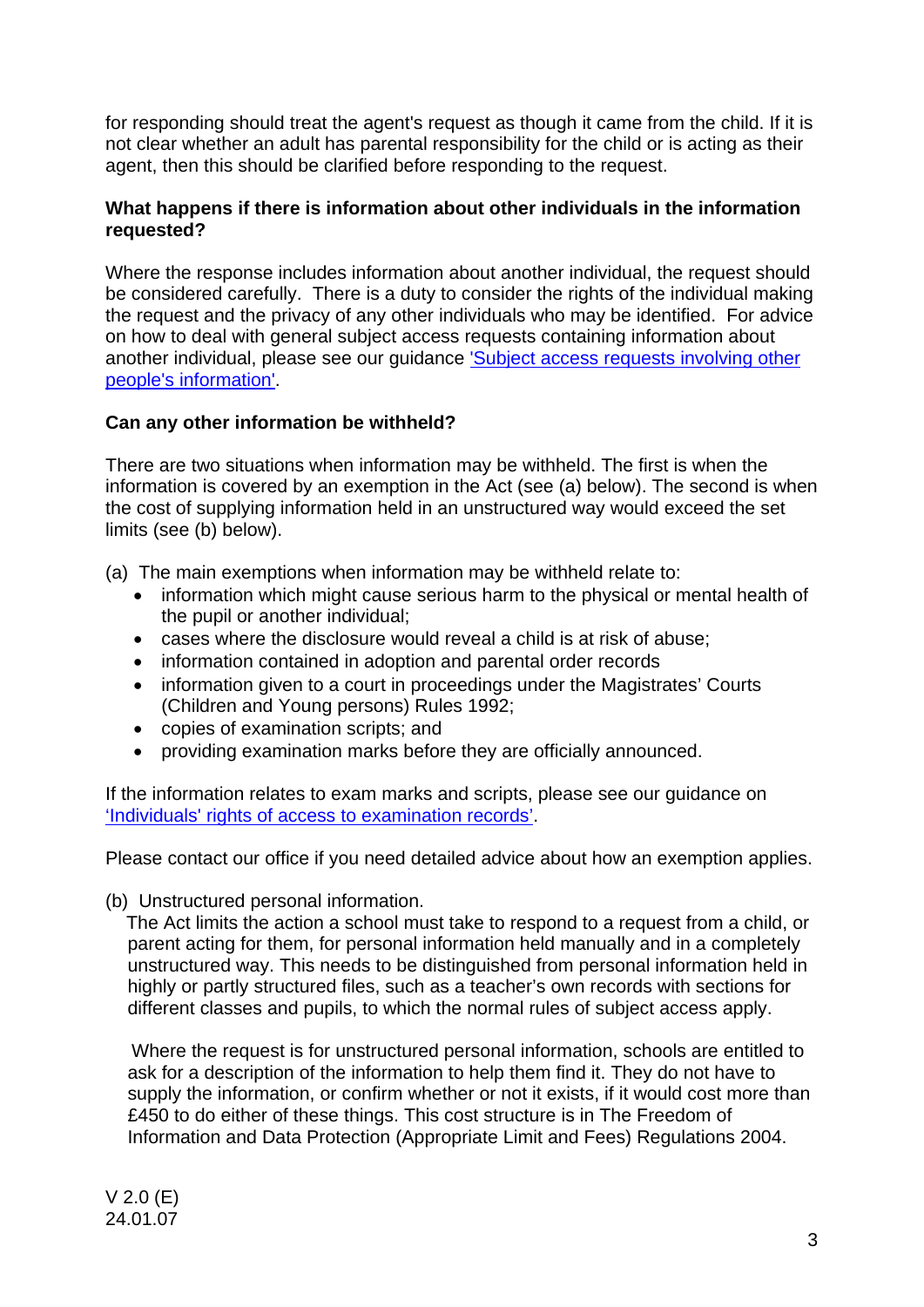Guidance on this is available from the Department for Constitutional Affairs website at www.foi.gov.uk/practitioner/feesguidance.htm

### **2 The parents' right of access to their child's educational record**

As stated earlier the Regulations give a parent their own independent right to a copy of their child's educational record.

### **What is an educational record?**

The Regulations provide a legal definition of an 'educational record', (mirrored in Schedule 11 of the Act with the addition of any statement of special educational needs and any personal educational plan). The definition is wide and includes, regardless of its form, any information about current and past pupils that is processed by or for a school's governing body or teacher. It includes a 'curricular record', defined as a formal record of a pupil's academic achievements, other skills and abilities and progress in school.

The educational record is confined to information that comes from a teacher or other employee of a local authority or school, the pupil or their parents. Communications about a particular child from head teachers and teachers at a school and other employees at an education authority will therefore form part of that child's official educational record, as will correspondence from an educational psychologist engaged by the governing body under a contract of services. It may also include information from the child and their parents, such as information about the health of the child. Information kept by a teacher solely for their own use does not form part of the official educational record.

### **How should a request be made?**

A parent should make the request in writing to the Board of Governors.

### **Can any of the information in the educational record be withheld from the parent?**

Generally, any information that could not be disclosed to the child under the Act or to which they child would not have a right of access under the Act should not be disclosed to a parent exercising their independent right of access under the Regulations.

## **3 What are the timescales for dealing with requests?**

Requests for information from pupils, or parents, for information that contains, wholly or partly, an educational record must receive a response within 15 school days. Unless a parent simply asks to see the official educational record under the Regulations, schools and authorities are entitled to receive any fee first (see below).

V 2.0 (E) 24.01.07 Most requests for information are likely to ask for at least some information in the educational record. However, should a subject access request be made just for personal information outside the educational record, a response must be made